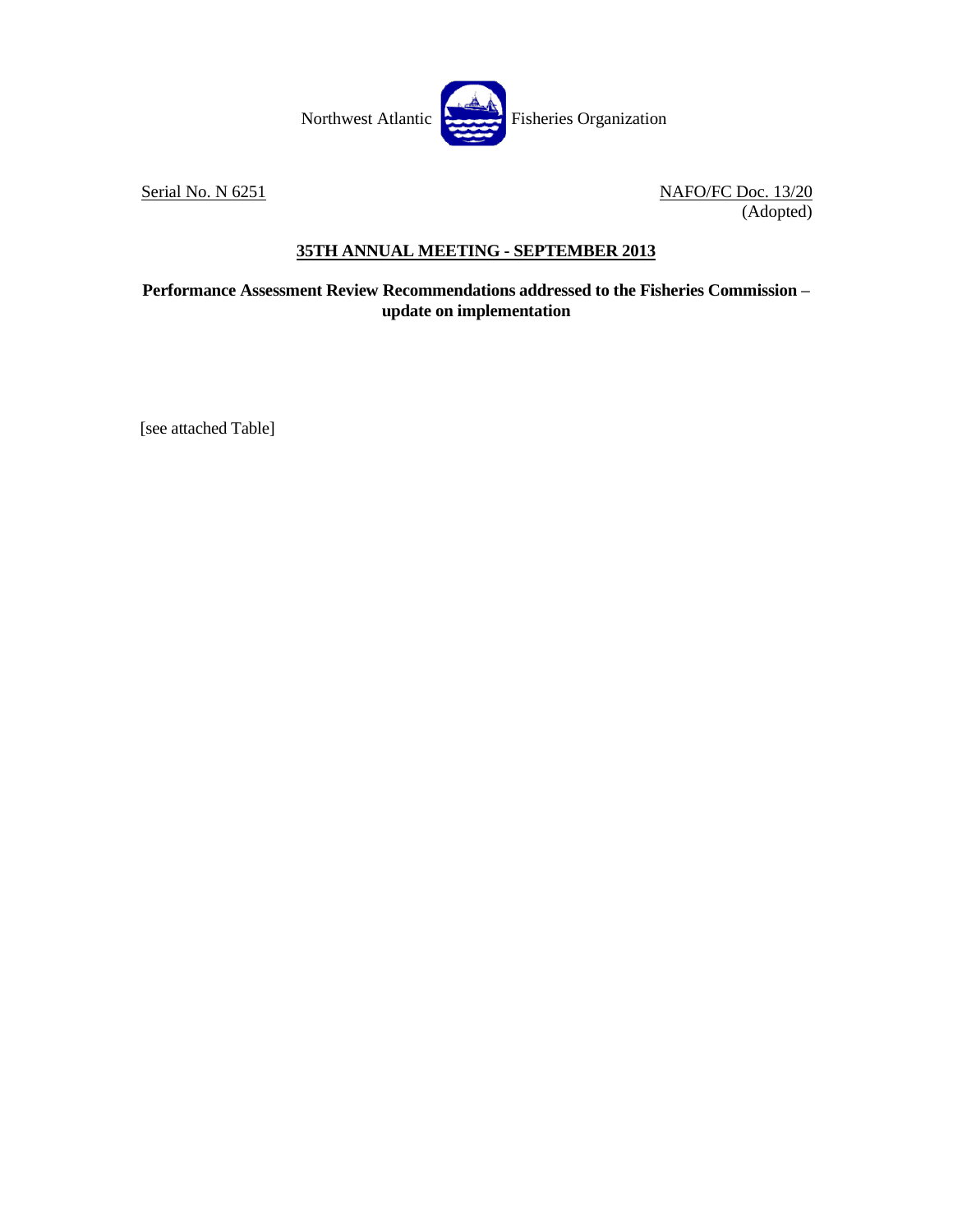| PRP Recommendations addressed to Fisheries Commission |                                                                                                                                                                                                                                                                                                                                                                                                                                                                        |                                                                                                                                                                                                                                                                                                          |           |                                                                                                                                                                                                                                                                                    |           |                                  |  |  |  |  |
|-------------------------------------------------------|------------------------------------------------------------------------------------------------------------------------------------------------------------------------------------------------------------------------------------------------------------------------------------------------------------------------------------------------------------------------------------------------------------------------------------------------------------------------|----------------------------------------------------------------------------------------------------------------------------------------------------------------------------------------------------------------------------------------------------------------------------------------------------------|-----------|------------------------------------------------------------------------------------------------------------------------------------------------------------------------------------------------------------------------------------------------------------------------------------|-----------|----------------------------------|--|--|--|--|
| (PRP Rpt)                                             | <b>Recom No Recommedation Text</b>                                                                                                                                                                                                                                                                                                                                                                                                                                     | Way forward as proposed by FC Chair<br>(GCWGWP 12/2)                                                                                                                                                                                                                                                     |           | Time-Latest FC and STACTIC Action and<br>scale <i>Comments</i>                                                                                                                                                                                                                     | Reference | <b>Progress</b><br><b>Status</b> |  |  |  |  |
| 3.2.8                                                 | Recommends that NAFO continue incorporating<br>relevant Port State Measures, in particular those of the<br>FAO Port States Measures Agreement (FAO, 2009b),<br>into its monitoring, control and surveillance (MCS)<br>provisions.                                                                                                                                                                                                                                      | Recommends that STACTIC continues to<br>incorporate relevant port state measures, in<br>particular those of the FAO Port State Measures<br>Agreement into the NCEMs.                                                                                                                                     | <b>ST</b> | At its May 2013 Intersessional Meeting, FC Doc 13/4<br>STACTIC agreed that in the interest of<br>harmonization and efficiency, NAFO<br>would await the completion of NEAFC's<br>Port State Control review, anticipated by<br>November 2013, prior to conducting its<br>own review. |           | Action<br>Ongoing                |  |  |  |  |
|                                                       |                                                                                                                                                                                                                                                                                                                                                                                                                                                                        |                                                                                                                                                                                                                                                                                                          |           | See also GC Doc Recomm. 29.                                                                                                                                                                                                                                                        |           |                                  |  |  |  |  |
| 3.2.10                                                | Encourages NAFO to continue developing<br>market-related measures as way of improving the<br>monitoring of total removals from the various fish stocks<br>harvested in the NAFO Convention Area and in the<br>event of any potential illegal, unregulated and unreported                                                                                                                                                                                               | The WG recommends to GC to continue<br>developing and strengthening cooperation with<br>other RFMOs and international organizations in<br>line with Article XVII of the NAFO amended<br>convention                                                                                                       | LT.       | At its May 2013 Intersessional Meeting, FC Doc 13/4<br>STACTIC agreed that Chapter VIII of<br>the CEM adequately addresses the<br>recommendation                                                                                                                                   |           | Action<br>completed              |  |  |  |  |
|                                                       | (IUU) fishery developing.                                                                                                                                                                                                                                                                                                                                                                                                                                              |                                                                                                                                                                                                                                                                                                          |           | See also GC Doc Recomm. 31                                                                                                                                                                                                                                                         |           |                                  |  |  |  |  |
| 6.1                                                   | Acknowledges that the complexity of management issues<br>may entail necessary lengthy discussions between<br>Contracting Parties. However, the Panel would advocate<br>that, to the greatest extent possible, but consistent with<br>the effective functioning of the Organization, the<br>Fisheries Commission's deliberations in the main are<br>held in public sessions.                                                                                            | Recommends that, to the greatest extent possible,<br>but consistent with the effective functioning of<br>the Organization, the Fisheries Commission's<br>deliberations in the main are held in public<br>sessions.                                                                                       | ST        | FC may reflect at this meeting whether<br>this recommendation is being<br>implemented.                                                                                                                                                                                             |           | Action<br>Ongoing                |  |  |  |  |
| 4.3                                                   | Recognizes that no directed shark fishing is being<br>undertaken by NAFO Contracting Parties and that the<br>by-catch of shark in the NAFO Regulatory Area is<br>limited in the trawl fisheries. However, the Panel notes<br>that the NCEM definition of 'shark weight' should be<br>clarified in reference to the weight being either 'green' or<br>'processed' weight as this could impact the calculation<br>of the amount of shark fins permitted aboard a fishing | Recommends that STACTIC clarify the<br>definition of 'shark weight' in reference to the<br>weight being either 'green' or 'processed' weight<br>as this could impact the calculation of the<br>amount of shark fins permitted aboard a fishing<br>vessel (5% of the shark weight) (Article 17,<br>NCEM). | ST        | At its May 2013 Intersessional Meeting, FC Doc 13/4<br>STACTIC agreed that the issue of live<br>versus green weight has been addressed.                                                                                                                                            |           | Action<br>completed              |  |  |  |  |

vessel (5% of the shark weight) (Article 17, NCEM).